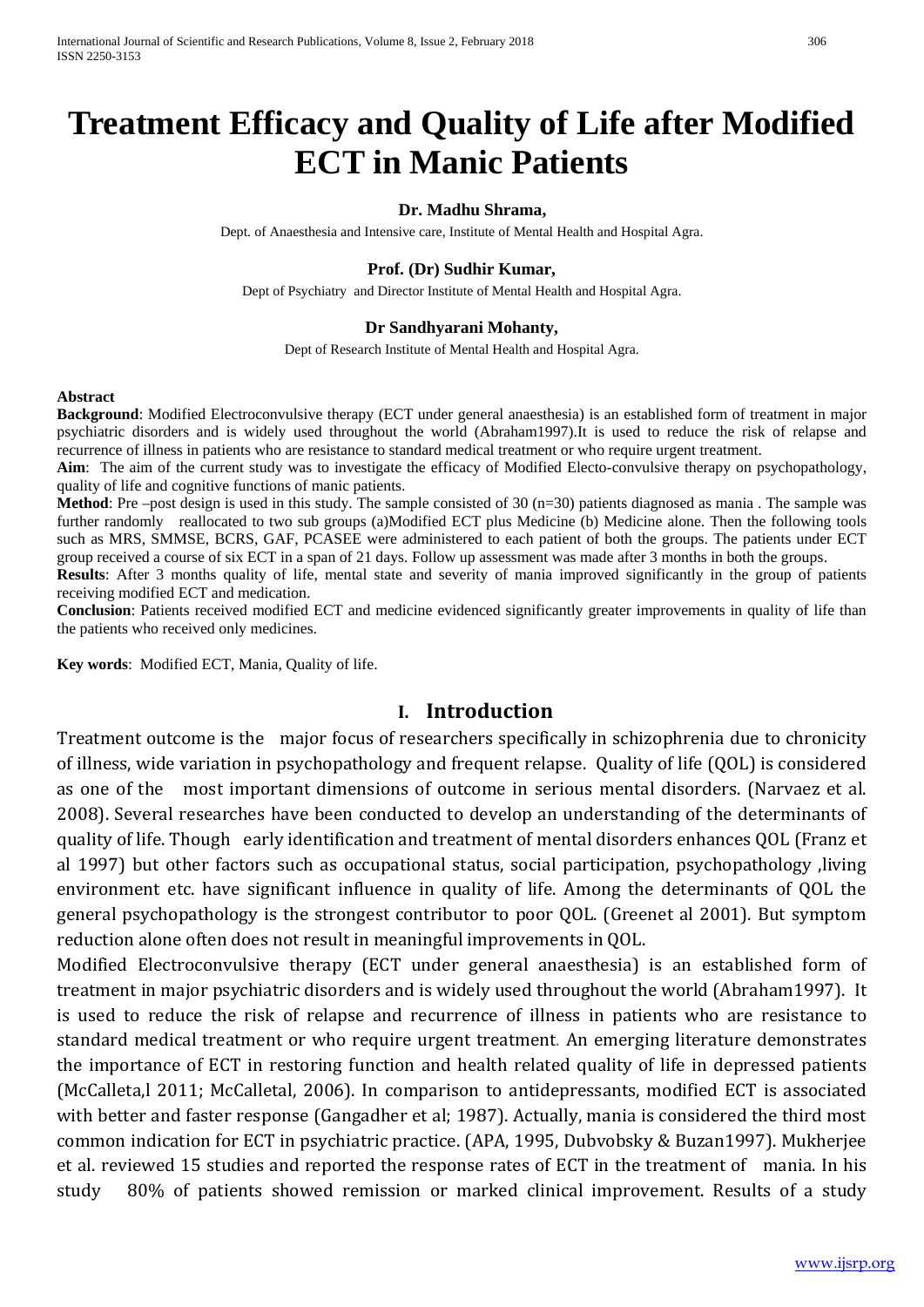revealed that among patients with severe mania, ECT proved to be superior to lithium (Small et al 1988). Mukerjee et al. studied the efficacy of ECT and haloperidol plus lithium in manic patients who did not show a good previous response to neuroleptics or lithium and found 77% improvement. *The aim of the current study was to investigate the efficacy of Modified Electoconvulsive therapy on psychopathology, quality of life and cognitive functions of manic patients.*

# **II. Methodology**

## **Sample**

The study was conducted on 30 adult patients aged 20-55 years of either sex at the inpatient unit of Institute of Mental Health and Hospital Agra. The sample was further randomly divided to two groups(a)Modified ECT plus Medicine (b) Medicine alone. The following inclusion and exclusion criteria were considered while selection of sample

## **Inclusion and Exclusion Criteria**

In the patients included diagnosis was made as per DCR- 10, patients were not not given ECT during preceding one year and Consent were taken from the family members. Patients with any co-morbid illness , any major physical illness and mental retardation were excluded.

After taking consent and ethical clearance from the institutional ethical committee the detail demographic information of each patient was recorded in a sheet specifically designed for the study.Each patient was subjected following tools before and after 3 months of treatment.

- 1. **Mania Rating Scale (MRS)** It is developed by Bech et al.(1978) and consists of 11 domains such as Motor activity, Verbal activity, Flight of thought, Voice-noise level, Hostilitydestructiveness, Mood, Self esteem, Contact, Sleep, Sexual activity and Work and interest .Rating is made on o-4 point scale. It is a reliable and valid tool used widely in Indian studies.
- 2. **Standardised Mini Mental State Examination (SMMSE)**It is developed by Molly et al.(1991) and is a reliable and valid tool used widely in Indian studies. It consists of 30 items carrying 1 point for each correct answer 0 point for wrong answer. Total score is 30.
- 3. **Brief Cognitive Rating Scale (BCRS**) It is developed by Reisberg and Ferris(1988) having five axes such as concentration, Recent memory , Past memory, Orientation and Functional self care . Each axis is rated on a 7 point scale. The reliability is generally 0.9 for all five axis.
- 4. **Global Assessment of Functioning (GAF)** developed by Endicott et al.1976) is a procedure for measuring overall severity of psychiatric disturbances. It considers psychological, social and occupational function on a hypothetical continuum of mental health illness ranging from 0-100.
- 5. **PCASEE** scale is developed by Bech (1997). It has six domains such as Physical problems, Cognitive problems, Affective problems ,Social dysfunction, Economic problems and Ego problems. Each domain consists of 5 items and each item is rated on a 5 point scale. One group was under medication and the other group was exposed to modified bilateral ECT along with medication. The patients under ECT group received a course of six ECT in a span of 21 days..

# **III.Results**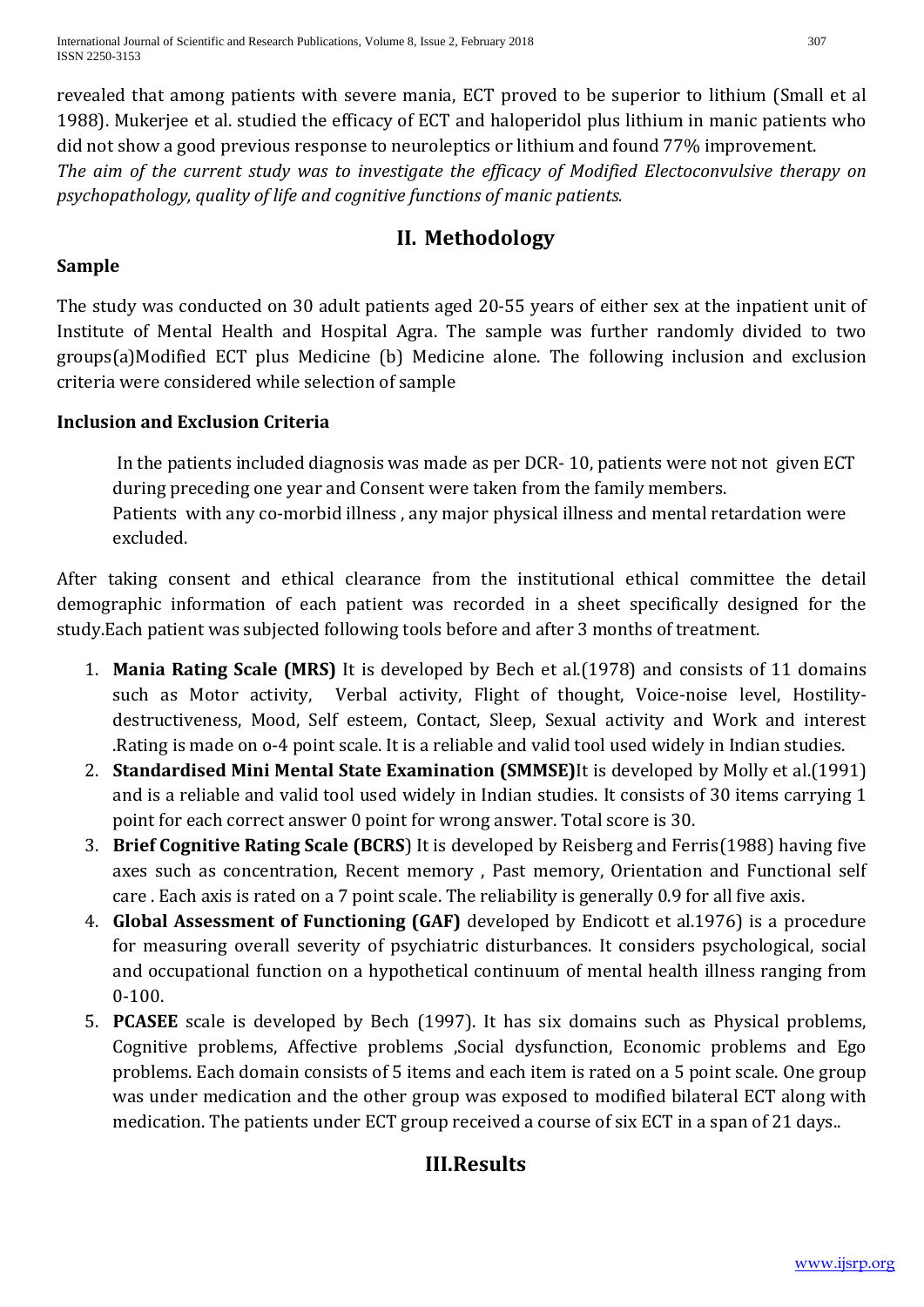# **Table-1**

| <b>Sample Characteristics</b>              |                                        |                          |                 |  |
|--------------------------------------------|----------------------------------------|--------------------------|-----------------|--|
| Characteristics                            |                                        | <b>ECT plus Medicine</b> | <b>Medicine</b> |  |
|                                            |                                        | <b>Mania</b>             | <b>Mania</b>    |  |
| Age (in years)                             |                                        | 26.40                    | 30.86           |  |
|                                            | 19-50<br>Age Range (in years)<br>18-48 |                          |                 |  |
| Gender                                     | Male                                   | 86.7% (13)               | 80% (12)        |  |
|                                            | Female                                 | $13.3\%$ $(2)$           | $20\%$ (3)      |  |
| Education                                  | Illiterate                             | $20\%$ (3)               | $20\%$ (3)      |  |
|                                            | Literate                               | 80% (12)                 | 80% (12)        |  |
| Occupation                                 | Employed                               | 73.3% (11)               | 80% (12)        |  |
|                                            | Not Employed                           | $26.7\%$ (4)             | $20\%$ (3)      |  |
| Domicile                                   | Rural                                  | $40\%$ (6)               | $60\%$ (9)      |  |
|                                            | Urban                                  | $60\%$ (9)               | $40\%$ (6)      |  |
| Marital                                    | Married                                | 46.7(7)                  | 66.7% (10)      |  |
| Status                                     | Unmarried                              | 53.3% (8)                | 33.34% (5)      |  |
| Family Type                                | Nuclear                                | 80% (12)                 | $60\%$ (9)      |  |
|                                            | Joint                                  | $20\%$ (3)               | 40% (6)         |  |
| Mean Duration of Illness (current episode) |                                        | $6.06$ days              | 5.8 days        |  |
| Family History of Psychiatric Illness      |                                        | $20\%$ (3)               | $20\%$ (3)      |  |

| Table-2: Within Groups Analysis of Mania - Only Medicine Group: |                    |                  |         |      |         |  |  |
|-----------------------------------------------------------------|--------------------|------------------|---------|------|---------|--|--|
| <b>Baseline vs Three Months</b>                                 |                    |                  |         |      |         |  |  |
|                                                                 | Mean and S.D.      |                  | t-value | Sig. | Eta     |  |  |
| Measures                                                        | <b>Baseline</b>    | Three Months     |         |      | squared |  |  |
| Symptoms                                                        | 81.46±9.72         | $53.26 \pm 5.18$ | 9.81    | .01  | .87     |  |  |
| Quality of Life                                                 | $121.13 \pm 17.48$ | 88.86±22.87      | 9.08    | .01  | .87     |  |  |
| Global Assessment of                                            | $58.13 \pm 6.44$   | $68.00 \pm 6.29$ | 11.04   | .01  | .89     |  |  |
| Functioning                                                     |                    |                  |         |      |         |  |  |
| <b>Cognitive Functioning</b>                                    | $17.0 \pm 3.20$    | $7.46 \pm 1.18$  | 13.43   | .01  | .92     |  |  |
| <b>Mental State</b>                                             | 12.86±4.15         | $23.53 \pm 4.51$ | 9.24    | .01  | .85     |  |  |
| Severity of Mania                                               | $29.53 \pm 10.82$  | 14.66±3.81       | 6.40    | .01  | .74     |  |  |

| Table-3: Within Groups Analysis of Mania - ECT plus Medicine Group: Baseline vs Three<br><b>Months</b> |                  |                  |         |      |         |  |
|--------------------------------------------------------------------------------------------------------|------------------|------------------|---------|------|---------|--|
| Measures                                                                                               | Mean and S.D.    |                  | t-value | Sig. | Eta     |  |
|                                                                                                        | <b>Baseline</b>  | Three Months     |         |      | squared |  |
| Symptoms                                                                                               | 76.86±17.12      | $40.40\pm4.61$   | 9.75    | .01  | .87     |  |
| Quality of Life                                                                                        | 113.46±18.88     | $59.53 \pm 7.16$ | 13.27   | .01  | .92     |  |
| Global Assessment of<br>Functioning                                                                    | $64.60\pm 6.38$  | 76.46±5.01       | 17.39   | .01  | .95     |  |
| <b>Cognitive Functioning</b>                                                                           | $18.20 \pm 4.58$ | $8.13 \pm 1.92$  | 11.57   | .01  | .90     |  |
| <b>Mental State</b>                                                                                    | $13.53 \pm 6.22$ | 28.86±1.84       | 10.87   | .01  | .89     |  |
| Severity of Mania                                                                                      | $27.73 \pm 7.93$ | $10.33 \pm 2.87$ | 9.90    | .01  | .87     |  |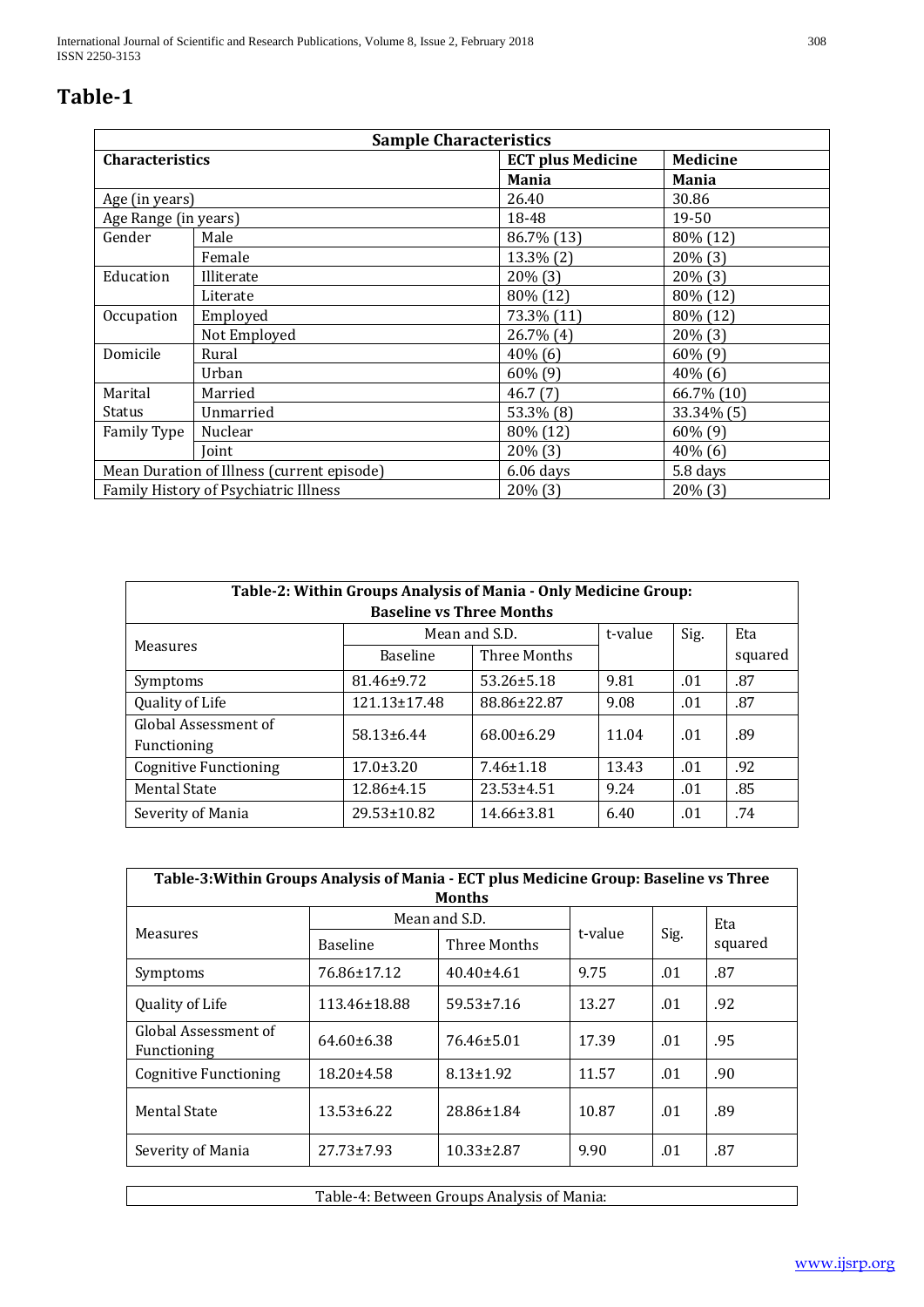| Medicine vis-à-vis ECT plus Medicine       |                    |         |      |         |  |  |
|--------------------------------------------|--------------------|---------|------|---------|--|--|
| Measures                                   |                    | t-value | Sig. | Eta     |  |  |
|                                            |                    |         |      | squared |  |  |
| Symptoms                                   | Baseline (M/E)*    | .90     | ns   | .02     |  |  |
|                                            | Three Months (M/E) | 7.17    | .01  | .64     |  |  |
| Quality of Life                            | Baseline (M/E)     | 1.15    | ns   | .04     |  |  |
|                                            | Three Months (M/E) | 4.73    | .01  | .44     |  |  |
| Global Assessment of                       | Baseline (M/E)     | 2.75    | .01  | .21     |  |  |
| Functioning                                | Three Months (M/E) | 4.07    | .01  | .37     |  |  |
| <b>Cognitive Functioning</b>               | Baseline (M/E)     | .83     | ns   | .02     |  |  |
|                                            | Three Months (M/E) | 1.14    | ns   | .04     |  |  |
| Mental State                               | Baseline $(M/E)$   | .34     | ns   | .00     |  |  |
|                                            | Three Months (M/E) | 4.23    | .01  | .38     |  |  |
| Severity of Mania                          | Baseline (M/E)     | .51     | ns   | .00.    |  |  |
|                                            | Three Months (M/E) | 3.51    | .01  | .30     |  |  |
| $M =$ Only Medicine; E = Medicine plus ECT |                    |         |      |         |  |  |

The two groups were similar regarding basic demographic and other characteristics.(Table-1)

In Table- 2 within group analysis was conducted through paired t-test to compare the mean scores at baseline and three months follow up on various measures of manics who received only medicine. The results shows significant improvements with very large effect sizes ranging from .74 to .92 reflecting the efficacy of treatment regimen adopted by treating clinician. The results are in expected direction.

In Table-3 within group analysis was conducted through paired t-test to compare the mean scores at baseline and three months follow up on various measures of manics who received ECT along with medicine. The results shows significant improvements with very large effect sizes ranging from .87 to .95 reflecting the efficacy of treatment regimen. The results are in expected direction.

In Table-4 Between group analysis was done through independent t-test for all the measures of manics at baseline and three months follow up. The results shows that two groups of manics were equal at baseline on every measure except on global functioning. But at three months follow up two groups differed significantly on positive symptoms, quality of life, mental state and severity of mania. The ECT and medicine group evidenced significantly greater improvements than only medicine groups. Cognitive functions remained unchanged at two time periods.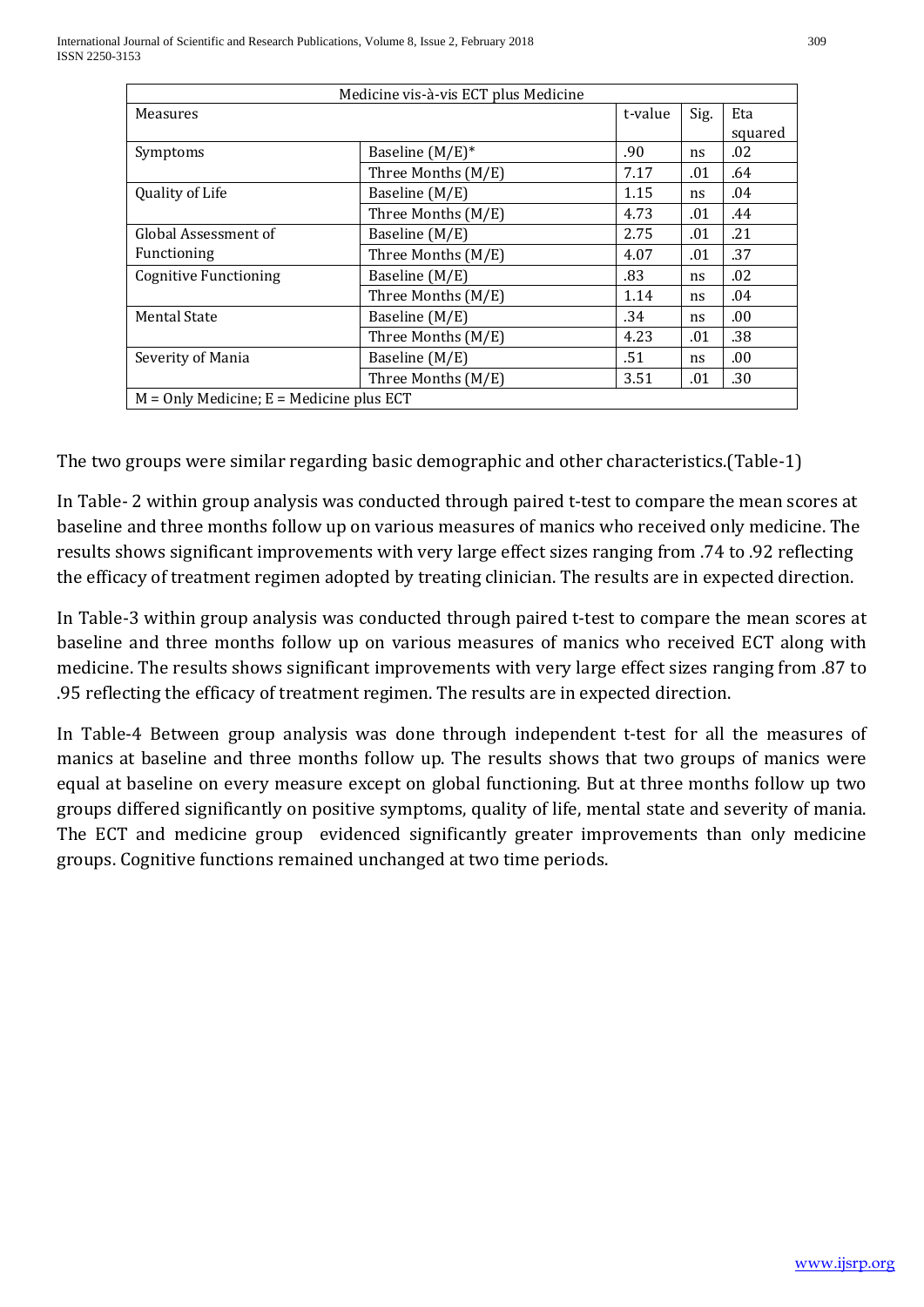

The mean scores of two subgroups of manics are plotted on the bar diagram for all the measures at three months follow up. The figure shows unequal effects between the conditions on several measures.

#### **IV.Discussion:**

The results of this study revealed that that ECT is an effective, safe treatment method for manic patients. ECT produces a rapid decline in severity of the symptoms of mania. Previous studies indicated that the presence of some factors such as agitation and high clinical severity are predictive of good treatment response to ECT(Small etal 1985) Other studies also found that the severe manic patients responded more faster to ECT than less severe manic patients( Small etal 1988 , Schnur etal 1992) .Literature regarding the application of ECT in cases of treatment-resistant bipolar disorder and refractory mania are also available(Macedo etal 2005, Nascimento etal 2006).

Reduction of symptoms and better cognitive functionings increases the understanding of self and environment. The individual uses the resourses more effectively and thereby helps himself or herself to enhance the quality of life. Though the variables such as financial condition, home environment, symptom severity, medicine compliance are directly related to quality of life, the of ECT can not be ignored as a symptom reducer indirectly contributing to quality of life. Based on this evidence, it might be reasonable to recommend Modified ECT in manic episodes .However, it is important also to interprete our findings with caution.

## **V. Conclusion:**

Though ECT is effective in the management of treatment-resistant patients it should not be considered as the ultimate treatment. Other issues must be considered in future studies that whether ECT is a superior form of treatment than the new pharmacological options. The effectiveness and tolerability of continuation and maintenance of ECT ia also to be considered in future.

## **Financial support and sponsorship**

Nil

## **Conflicts of interest**

There are no Conflicts of interest